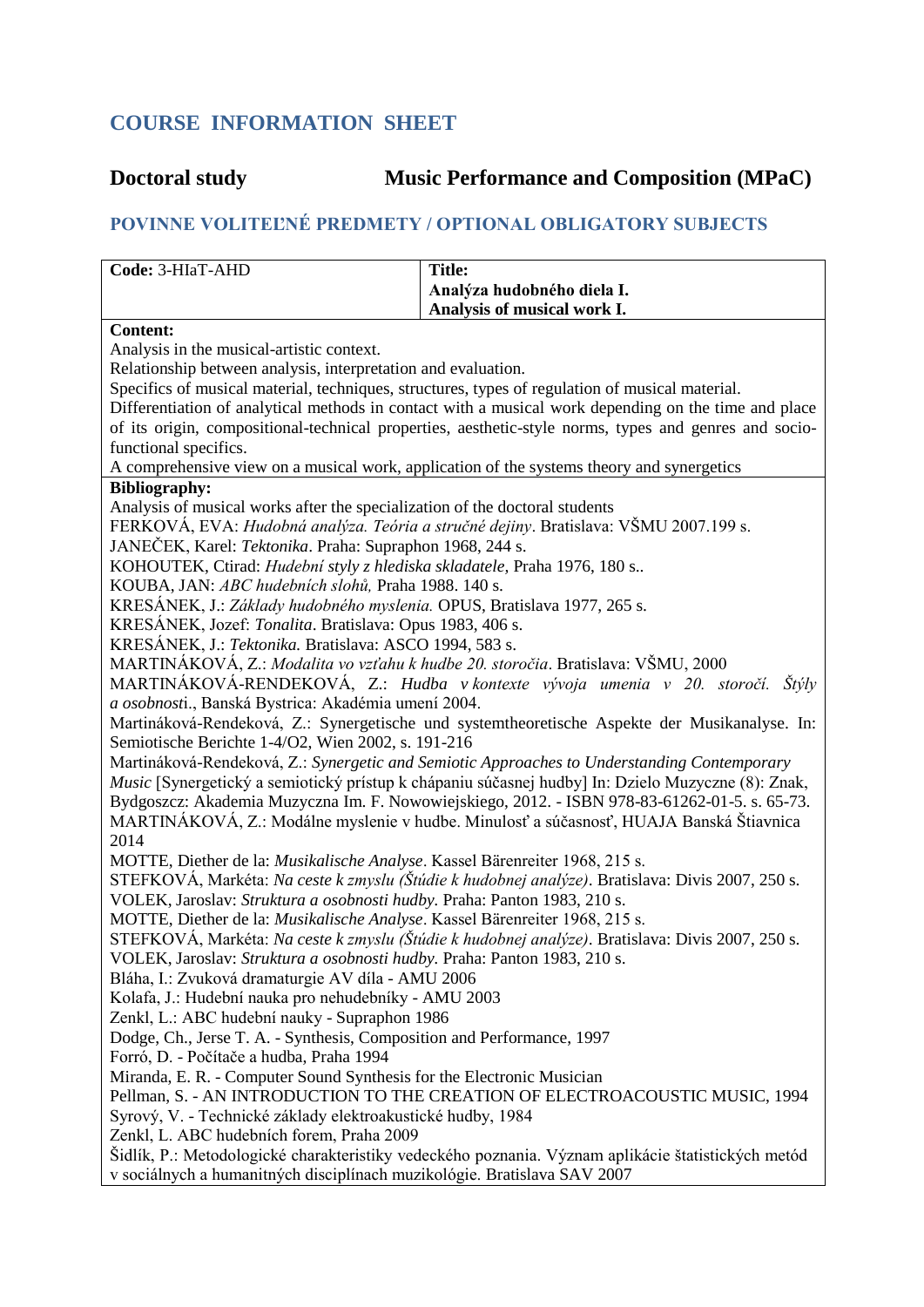Šidlík, P., Ferková, E.: Možnosti štýlovej analýzy nad bázou pravdepodobnosti výskytu akordov v klasicko-romantických klavírnych skladbách. In: Progresívne metódy analýzy a interpretácie hudby III, Akadémia umení Banská Bystrica 2010, s. 113-122.

Šidlík, P.: Základy metodológie vedy. HUAJA, Banská Štiavnica 2014

**Teacher:** prof. PhDr. Egon Krák, ArtD., prof. PhDr. Zuzana Martináková, PhD., doc. Dr. Peter Šidlík, PhD., Mgr.art. Róbert Kraus, doc. MgA. Pavel Kopecký

**Date:** 01/10/2019

| Code: 3-HIaT-HA                                                                                                                                                                                      | Title: Hudobná analýza I.                                                                    |  |
|------------------------------------------------------------------------------------------------------------------------------------------------------------------------------------------------------|----------------------------------------------------------------------------------------------|--|
| Modul 1                                                                                                                                                                                              | 1. Analýza interpretačného výkonu                                                            |  |
|                                                                                                                                                                                                      | Music analysis I.                                                                            |  |
|                                                                                                                                                                                                      | 1. Analysis of performance achievement                                                       |  |
| <b>Content:</b>                                                                                                                                                                                      |                                                                                              |  |
| Analysis of specific performances according to the specialization of the doctoral student                                                                                                            |                                                                                              |  |
| Performer – music and society                                                                                                                                                                        |                                                                                              |  |
| Music in the context of $art - a$ specific kind of performance and creation                                                                                                                          |                                                                                              |  |
| Performance practice – development, formation and skills in relation to the tradition and the present                                                                                                |                                                                                              |  |
| Theory of style performance                                                                                                                                                                          |                                                                                              |  |
| Musical thinking and performance of a musical work                                                                                                                                                   |                                                                                              |  |
| Interpretive thinking, conception, performance and reception of a musical work                                                                                                                       |                                                                                              |  |
|                                                                                                                                                                                                      | Forms and types of reinterpretation of the work – historically informed performance practice |  |
| Style, mannerism and syncretism                                                                                                                                                                      |                                                                                              |  |
| Historicism, anachronism and modernism                                                                                                                                                               |                                                                                              |  |
| Semiotics, semantics, symbols, systems theory $-$ use in the process of interpretation                                                                                                               |                                                                                              |  |
| <b>Bibliography:</b>                                                                                                                                                                                 |                                                                                              |  |
| Graf Peter Lukas: Interpretation (How to shape a melodic line), Edition SCHOTT Ed 8318 (German)                                                                                                      |                                                                                              |  |
| Kopál, J.: Literárna komunikácia, teória a interpretácia textu, literárne vzdelanie. Nitra : PF, 1980.                                                                                               |                                                                                              |  |
| Popovič, A. a i.: Interpretácie umeleckého textu. Bratislava : SPN, 1981.                                                                                                                            |                                                                                              |  |
| Interpretačné reflexie. Nitra : Fakulta humanitných vied UKF, 1997.                                                                                                                                  |                                                                                              |  |
| Beträge zur Geschichte des Konzert, Gudrun Schröder - Verlag, 1990, ISBN 3-926196-14-9                                                                                                               |                                                                                              |  |
| Criocker, R.L.: A History of Musical Style, 1966, Berkeley                                                                                                                                           |                                                                                              |  |
| Emil Staiger: Die Kunst der Interpretation; Heute - Rickes / Baum / Ladenthin Peter Lang Bern 2007,                                                                                                  |                                                                                              |  |
| ISBN 978-3-03911-171-8.                                                                                                                                                                              |                                                                                              |  |
| Dražić, Lena: Die Historische Aufführungspraxis im Kontext der modernen Ästhetik Nikolaus                                                                                                            |                                                                                              |  |
| Harnoncourt und Theodor W. Adorno, Wien 2010                                                                                                                                                         |                                                                                              |  |
| Gülke, Peter: Zum Thema Historische Aufführungspraxis. In: Jahrbuch des Staatlichen Instituts für<br>Musikforschung Preußischer Kulturbesitz 1994, hrsg. von Günther Wagner, Stuttgart, Weimar 1995. |                                                                                              |  |
| Martináková, Z.: Relationen zwischen Sprache, Kunst und Text: Methoden der Analyse. In:                                                                                                              |                                                                                              |  |
| Musikometrika, Bochum 1994, s. 71-75                                                                                                                                                                 |                                                                                              |  |
| Martináková-Rendeková, Z.: Systems Theoretical Approach to Music and Musical Work (Structure,                                                                                                        |                                                                                              |  |
| Processes, Functions). In: Zborník The Musical Work, its Aesthetics, Structure and Reception,                                                                                                        |                                                                                              |  |
| Bydgoszcz 2005, s. 59-69                                                                                                                                                                             |                                                                                              |  |
| Stravinskij, I: Hudobná poetika, Hudobné centrum Brarislava 2002                                                                                                                                     |                                                                                              |  |
| Krák, E.: Viachlas v hudbe Európy, Hudobné centrum 2008, Bratislava                                                                                                                                  |                                                                                              |  |
| Rybarič, R.: Hudobná historiografia, Matúš 1994, Prešov                                                                                                                                              |                                                                                              |  |
| Blume, F.: Epochen Der Musikgeschichte in Einzeldarstellungen, Bärenreiter 1974                                                                                                                      |                                                                                              |  |
| Modernism and Music: An Anthology of Sources, ed. Daniel Albright (Chicago, 2004)                                                                                                                    |                                                                                              |  |
| Krák, E.: Viachlas v hudbe Európy, Hudobné centrum 2008, Bratislava                                                                                                                                  |                                                                                              |  |
| Rybarič, R.: Hudobná historiografia, Matúš 1994, Prešov                                                                                                                                              |                                                                                              |  |
| Martináková, Z.: Niektoré aspekty systémovej teórie v hudbe. In: Zborník Metódy analýzy a                                                                                                            |                                                                                              |  |
| interpretácie hudby z historického a systematického aspektu II. Bratislava 1998, s. 84-93                                                                                                            |                                                                                              |  |
| Martináková, Z.: Synergetische Musikwissenschaft - ein neues Modell der Disziplin? In: Zborník: 2.                                                                                                   |                                                                                              |  |
| Medzinárodné sympózium Jána Albrechta: Filozofické koncepcie v hudbe a umení, venované                                                                                                               |                                                                                              |  |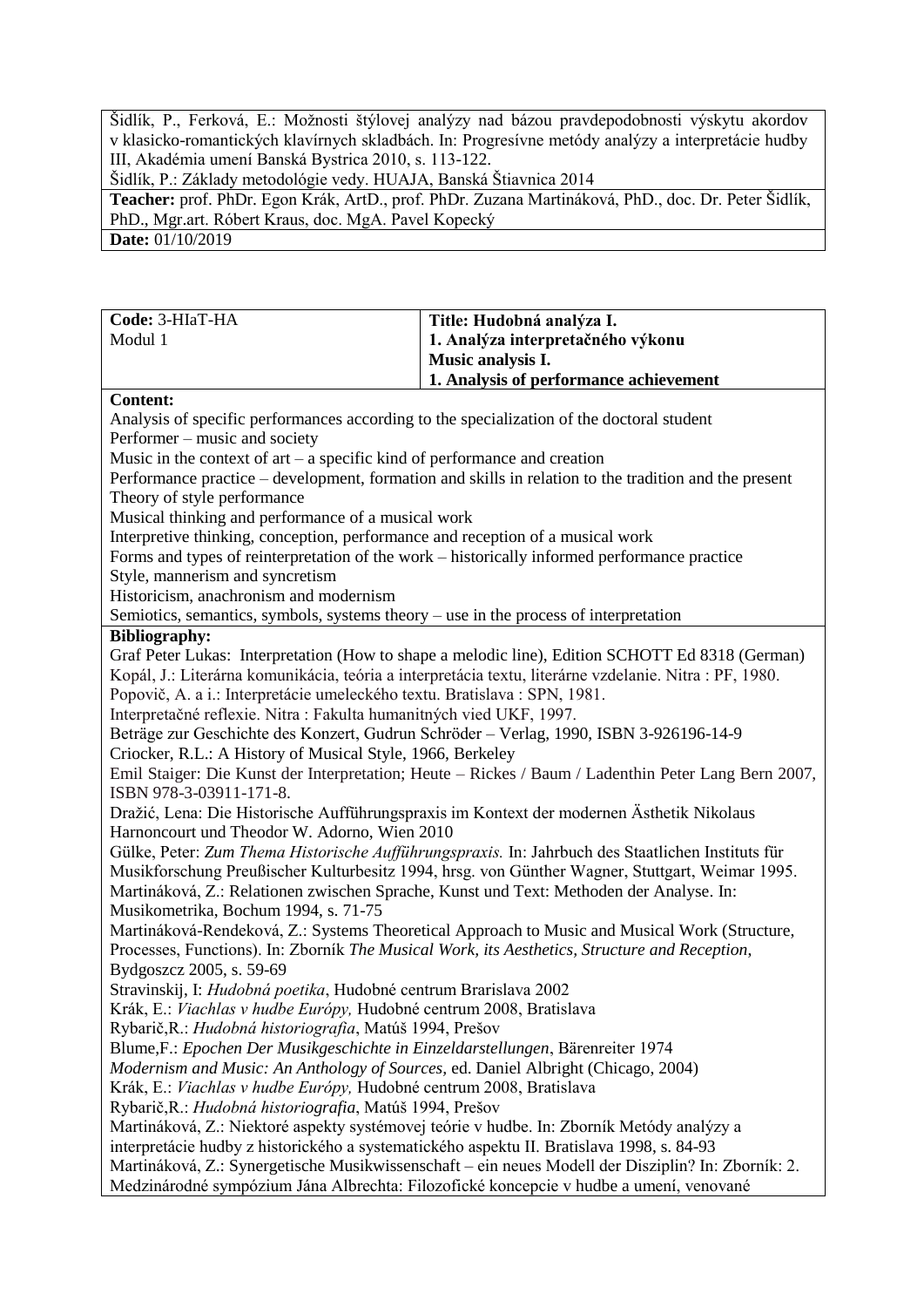Ladislavovi Mokrému, Bratislava 2003, 97-102

Tarasti, Eero. Signs of Music: A Guide to Musical Semiotics. Berlin, New York:, 2002.

Rosario Mirigliano: The theoretical bases of musical semiotics. In: Musical Signification. Essays in the Semiotic Theory and Analysis of Music. Ed: Eero Tarasti, Gruyter, Berlin 1995, pp 43-62.

Barthes, "Musica Practica," in *Image, Music, Text*, pp. 149-154

Cseres, Jozef: *Hudobné simulakrá* [*Musical Simulacra*]. Bratislava : Hudobné centrum, 2001

Eco, Umberto: *Sémiotika divadelního představení.* In: Dramatické umění 1988, č. 2, s.44-53.

Martináková-Rendeková, Z.: Synergetische und systemtheoretische Aspekte der Musikanalyse. In: Semiotische Berichte 1-4/O2, Wien 2002, s. 191-216

Martináková-Rendeková, Z.: *Synergetic and Semiotic Approaches to Understanding Contemporary Music* [Synergetický a semiotický prístup k chápaniu súčasnej hudby] In: Dzielo Muzyczne (8): Znak, Bydgoszcz: Akademia Muzyczna Im. F. Nowowiejskiego, 2012. - ISBN 978-83-61262-01-5. s. 65-73. Šidlík, P.: Metodologické charakteristiky vedeckého poznania. Význam aplikácie štatistických metód v sociálnych a humanitných disciplínach muzikológie. Bratislava SAV 2007

Šidlík, P., Ferková, E.: Možnosti štýlovej analýzy nad bázou pravdepodobnosti výskytu akordov v klasicko-romantických klavírnych skladbách. In: Progresívne metódy analýzy a interpretácie hudby III, Akadémia umení Banská Bystrica 2010, s. 113-122.

Šidlík, P.: Základy metodológie vedy. HUAJA, Banská Štiavnica 2014

**Teacher:** pedagogues after specialization, prof. PhDr. Zuzana Martináková, PhD., doc. Ivan Zvarík, ArtD., doc. Dr. Peter Šidlík, PhD.

**Date:** 01/10/2019

| Code: 3-HIaT-HA                                                                                       | <b>Title:</b>                |  |
|-------------------------------------------------------------------------------------------------------|------------------------------|--|
| Modul 2                                                                                               | Hudobná analýza I.           |  |
|                                                                                                       | 2. Komplexná štýlová analýza |  |
|                                                                                                       | Music analysis I.            |  |
|                                                                                                       | 2. Complex style analysis    |  |
| <b>Content:</b> Composer and performer – music and society                                            |                              |  |
| Music in the context of $art - a$ specific kind of creation                                           |                              |  |
| Composition theorem – inspiration and skill                                                           |                              |  |
| Performance – development, formation and skills                                                       |                              |  |
| Theory of compositional work or theory of creation                                                    |                              |  |
| Musical thinking                                                                                      |                              |  |
| Compositional thinking, technique and expression – composer and methods                               |                              |  |
| Interpretive thinking, conception and reception of the work                                           |                              |  |
| Forms and types of reinterpretation of the work                                                       |                              |  |
| Musical orthography – logic, organization, syntax                                                     |                              |  |
| Ideography, style, mannerism and syncretism                                                           |                              |  |
| Historicism, anachronism and modernism                                                                |                              |  |
| Semiotics, semantics, symbols, systems theory                                                         |                              |  |
| <b>Bibliography:</b>                                                                                  |                              |  |
| Analysis of musical works after the specialization of the doctoral students                           |                              |  |
| Palisca, C: 'Scientific Empiricism in Musical Thought', Seventeenth Century Science and the Arts, ed. |                              |  |
| H. H. Rhys (Princeton, 1961), 91-137                                                                  |                              |  |
| Eggebrecht, H.: 'Musik als Tonsprache', AMw, xviii (1961), 73                                         |                              |  |
| Kohoutek, C.: Hudební kompozice, Praha 1989                                                           |                              |  |
| Kohoutek, C.: Hudební styly z hlediska skladatele, PANTON-Praha 1976                                  |                              |  |
| Kohoutek, C: Novodobé skladebné směry v hudbě, Praha 1965 Schoenberg, A: Style and Idea, London       |                              |  |
| 1965 Corpus scriptorum de musica (CSM), 42 volumes (Xe-XVe siècles), American Institute of            |                              |  |
| Musicology, depuis 1950. Selected volumes                                                             |                              |  |
| Corpus scriptorum de musica (CSM), 42 volumes (Xe-XVe siècles), American Institute of                 |                              |  |
| Musicology,                                                                                           |                              |  |
| depuis 1950. Selected volumes                                                                         |                              |  |
| Schoenberg, A: Štrukturálne funkcie harmónie, Hudobné centrum Bratislava 2003                         |                              |  |